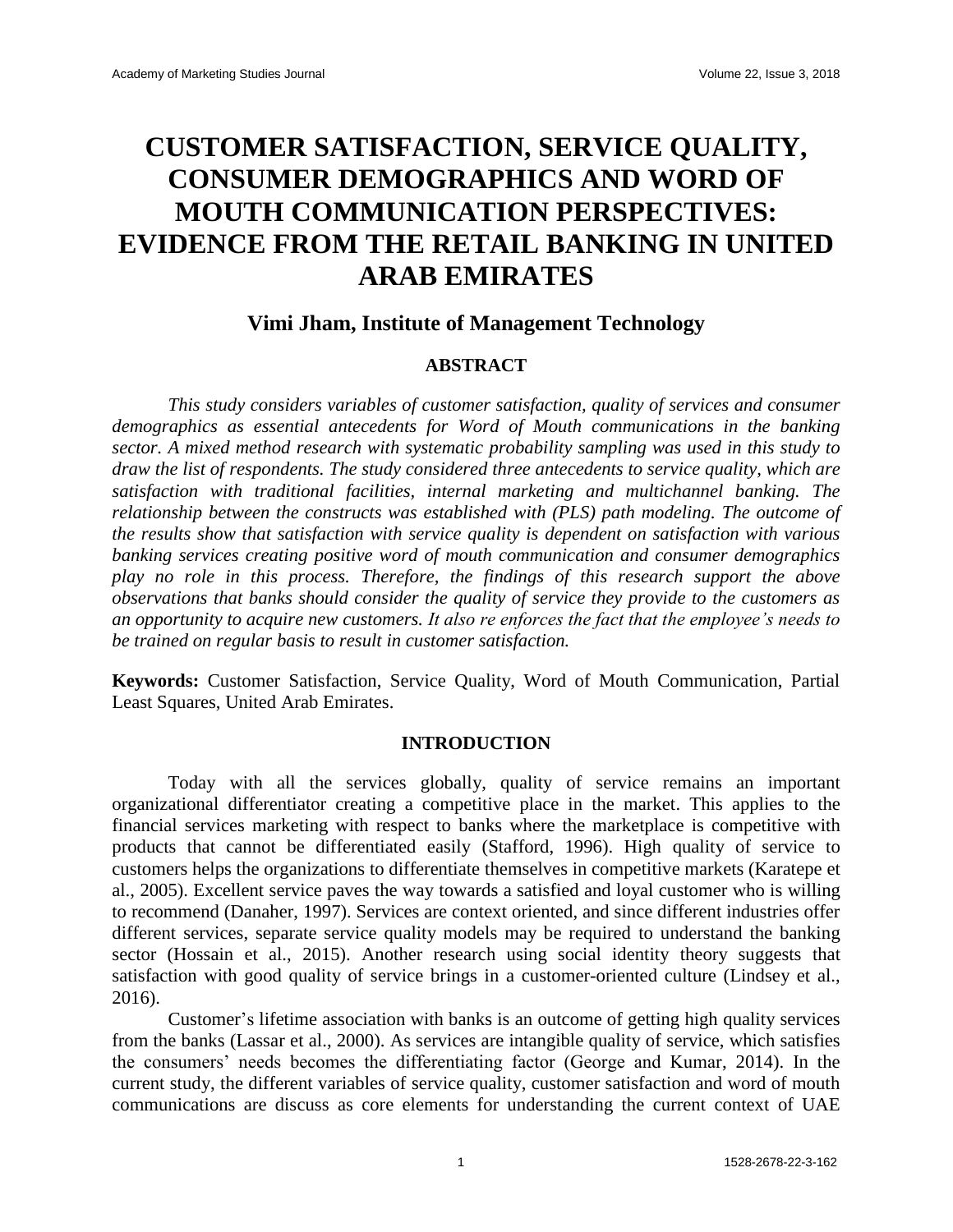(United Arab Emirates) banking. In order to generate a broader theory, a model based on the satisfaction and service qualities of the bank taken as essential antecedents for Word of Mouth communications.

According to Crosby and Stevens (1987), dimensions of satisfaction in a service industry are satisfaction with employee interactions, core services, and the organization. Therefore, to satisfy a customer the banks need to differentiate their products and services (Levesque and Gordon, 1996). To have a satisfied customer is a multifaceted work and there are multiple moderators and mediators are required for this purpose (Kumar, 2016). New measurement tools like GRID Scale been used to understand the service mixed satisfaction of customers with Bank services (Audrezet et al., 2016). Researchers have proposed that customer satisfaction plays an intervening role between service quality and customer loyalty (Rajeswari et al., 2017)

Research on Service quality and its consequences has received extensive academic findings for over three decades. When the service quality need of customer is met, it results in customer satisfaction and loyalty Haque et al. (2012). Another study suggested that quality of service finally decides the satisfaction of the customer and his length of association with the organization (Ismail et al., 2016).

It has established that a high quality of service provides benefits, which include enhanced customer satisfaction and positive word-of-mouth communication (Ilyas et al., 2013). Research by Syed Muhammad Fazal-e-Hasan et al. (2017) suggests that thankfulness by the customer and his brand affinity improve positive word of mouth communications. This research focuses on the effect of satisfaction of the customer with service quality. It is therefore crucial that bank managers and other service providers understand how customers evaluate satisfaction with bank service and link it to the quality of service. It has found that familiarity with the language leads to word of mouth communications that are beneficial to the organization (Lassar et al., 2017).

#### **LITERATURE REVIEW**

Research in customer satisfaction literature has conducted in retail environments (Oliver, 1981). The few studies that look at the financial services industry are mainly concerned with retail banking (Caruana, 2002). Improved service quality leads to customer satisfaction which results in word of mouth communication (Berry and Parasuraman, 1991).

Practitioners and market researchers (Dabholkar et al., 1995) have done theoretical and practical research in the area of customer satisfaction. Therefore, in strategy formulations customer satisfaction and customer retention play an important role.

Positive disconfirmation with service of the bank leads to the continuity of the relationship and positive communication by the customer whereas the negative one results in the discontinuity of the relationship and negative recommendations (Jamal and Naser, 2002; Levesque and Gordon, 1996).

According to Taylor and Baker (1994), the antecedents of customer satisfaction are the variables underlying satisfaction, which are global rather than specific to a brand. Demographic factors affect the general mindset of individuals, with each unique combination of demographic characteristics differentially shaping an individual's perspectives. Such perspectives influence expectations, perceptions, and behavior. In a study on factors influencing bank selection of Islamic banking products in South Africa, Saini et al. (2011) found that many variables of Service Quality determine the selection of banking institution, and that these determinants vary between people with different demographic characteristics (Naser et al., 1999).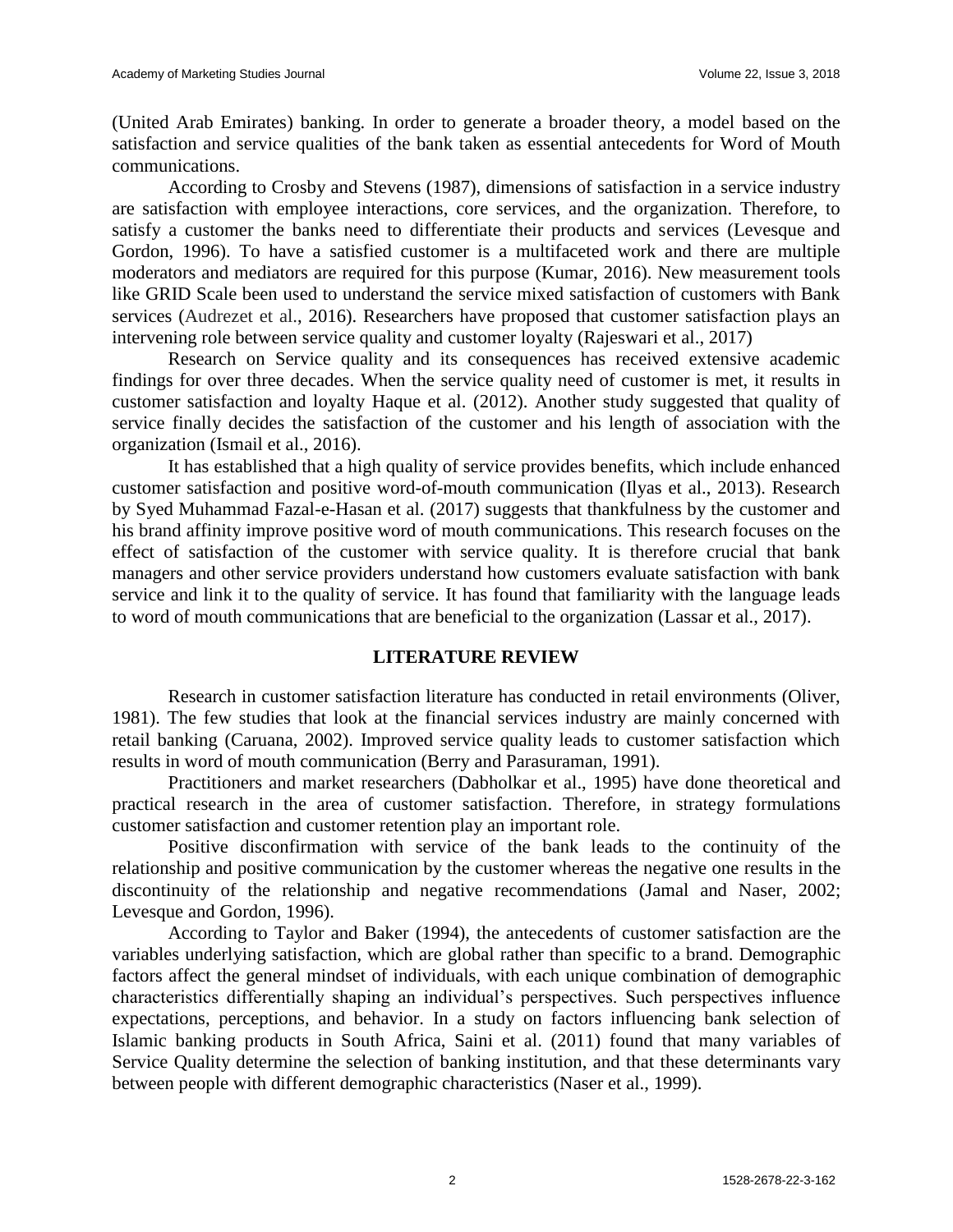Demographic subgroups of gender and age have significantly different expectations for many unique dimensions of banking service, indicating that demographic characteristics shape service standards (Stafford, 1996). Demographic differences in perceptions of banking service, satisfaction, and customer loyalty are evident across age groups and education levels (Caruana, 2002). According to findings from a study on service quality and demographics of customers of private sector banks in Chennai, India, by Balaji and Babbu (2012), customers differ in dimensions of service quality perceptions across income, occupation, education level, age, gender, and marital status.

Lal et al. (2014) found that Indian banking customers overall service quality perceptions are the same across all demographic subgroups for age, gender, marital status, income, education, and occupation. However, when investigating the individual dimensions of functional service quality, demographic differences are present for age, marital status, income, and education. There are demographic differences in banking customers' satisfaction with various aspects of Jordanian Islamic banks across age group, gender, and occupation, but no differences exist in satisfaction across nationality or religion (Naser et al., 1999). Research does not suggest any impact of gender in a retail banking service. Hence, the effect of gender on customer satisfaction and loyalty remains an area of research where gap exists. In a recent research in the area of banking, it was found that functional quality had higher impact on customer satisfaction when compared to technical quality. Thus, customer satisfaction was found to have impact on customer loyalty (Kasiri et al., 2017). Service quality is a measured and assessed on the basis of service delivery which matches the expectations of the customers (Lewis and Booms, 1983) and customer service quality and value creation affect customer satisfaction (Roy et al., 2011).

Delivering quality service means conforming to customer expectations on a consistent basis. According to Parasuraman et al. (1985) the literature provides conceptual development of service quality as the result of the comparison between delivered and expected service performance. Under the framework of the disconfirmation, the paradigm models of perceived service quality by Oliver (1980), the Nordic by Gronroos (1982) and the American by Parasuraman et al. (1985) dominate the literature. These models distinguish between "*technical*" and "*functional*" quality, reflecting the service outcomes and processes. Customers form perceptions of these dimensions based on corporate image. The "*gaps analysis model*" defines service quality across five dimensions given by Parasuraman et al. (1985) as reliability, responsiveness, assurance, empathy, and tangibles. A by-product of the "*gaps analysis model*" is SERVQUAL a 22-item generic scale for measuring service quality as suggested by Parasuraman et al., 1988.

Banks have to differentiate themselves based on services they provide. A recent research using GAPs model for service quality gave empirical evidence, which proved that banks have to enhance service quality in order to bring in customer satisfaction (Tan, 2017). The need of the hour for banks today is to have a bank specific widely known instrument to evaluate service quality (Bahia and Nantel, 2000). This study considers functional quality (equivalent to what is offered) as primary quality, because it is directly associated with the service provided. Similar variables of service quality that affect satisfaction have studied in the health industry (Chen and Tan, 2017).

Word-of-Mouth communication (WOM) impacts the consumer's buying behavior. Research proves that, one dissatisfied customer tells nine other people about the experiences that resulted in the dissatisfaction. Satisfied customers, on the other hand, relate their story to an average of five other people (Knauer, 1992). This is particularly more important in the service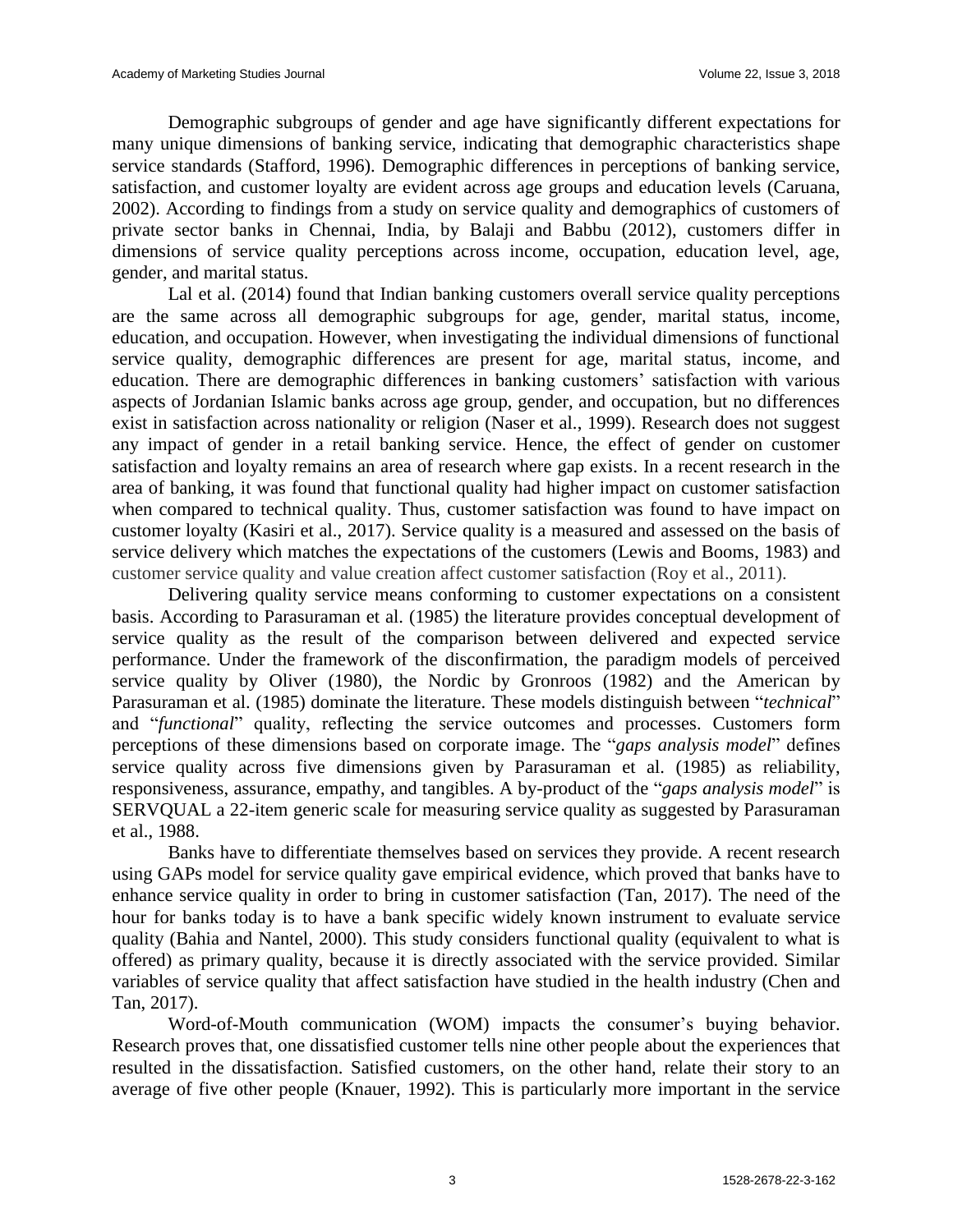sector. Relying on WOM to reduce the dissonance about the service is common among consumers. Much of the research pertaining to WOM in the marketplace has focused on negative, rather than positive, communication. Richins (1983) found that the tendency to engage in negative WOM was positively related to the level of dissatisfaction and negatively related to the consumer's perception of the retailer's responsiveness to complaints. Evidence indicates that reliability, tangibility, responsiveness has significant effect on WOM (Ren, 2016). A positive link between satisfaction and loyalty has established in a research on airlines service industry by (Christian et al., 2011) (Table 1).

| <b>COMPARATIVE ANALYSIS OF FINDINGS FROM OTHER STUDIES</b>                                        |                                                      |  |
|---------------------------------------------------------------------------------------------------|------------------------------------------------------|--|
| <b>Study Variable</b>                                                                             | Reference                                            |  |
| Service quality is a measured and assessed on the                                                 | Lewis and Booms, 1983.                               |  |
| basis of service delivery, which matches the                                                      |                                                      |  |
| expectations of the customers.                                                                    |                                                      |  |
| Perceived service quality research.                                                               | Oliver (1980), the Nordic by Gronroos (1982) and the |  |
|                                                                                                   | American by Parasuraman et al. (1985).               |  |
| Service quality leads to customer satisfaction which                                              | Berry and Parasuraman, 1991.                         |  |
| results in WOM.                                                                                   |                                                      |  |
| Satisfied customers relate their story to an average                                              | Knauer, 1992.                                        |  |
| of five other people.                                                                             |                                                      |  |
| Antecedents of customer satisfaction.                                                             | Taylor and Baker, 1994.                              |  |
| Customer Satisfaction and Retention.                                                              | Dabholkar et al. 1995.                               |  |
| Demographic<br>characteristics<br>shape<br>service                                                | Stafford, 1996.                                      |  |
| standards.                                                                                        |                                                      |  |
| Service Quality determines the selection of banking                                               | Naser et al., 1999.                                  |  |
| institution, and that these determinants vary                                                     |                                                      |  |
| between people with different demographic                                                         |                                                      |  |
| characteristics.                                                                                  |                                                      |  |
| There are demographic differences in banking                                                      | Naser et al., 1999.                                  |  |
| customers' satisfaction with various aspects of                                                   |                                                      |  |
| Jordanian Islamic banks across age group, gender,                                                 |                                                      |  |
| and occupation, but no differences exist in                                                       |                                                      |  |
| satisfaction across nationality or religion.<br>Positive disconfirmation with service of the bank |                                                      |  |
|                                                                                                   | Naser, 2002; Levesque & Gordon, 1996.                |  |
| leads to the continuity of the relationship and<br>positive communication by the customer.        |                                                      |  |
| Customer service quality and value creation affect                                                | Roy et al., 2011.                                    |  |
| customer satisfaction.                                                                            |                                                      |  |
| Banking customers<br>overall<br>service<br>quality                                                | Lal et al., 2014.                                    |  |
| perceptions are the same across all demographic                                                   |                                                      |  |
| subgroups for age, gender, marital status, income,                                                |                                                      |  |
| education, and occupation.                                                                        |                                                      |  |
| Enhancement in service quality in order to bring in                                               | Tan, 2017.                                           |  |
| customer satisfaction.                                                                            |                                                      |  |
| Evidence indicates that reliability, tangibility,                                                 | Ren, 2016.                                           |  |
| responsiveness has significant effect on WOM.                                                     |                                                      |  |
| Customer satisfaction was found to have impact on                                                 | Kasiri et al., 2017.                                 |  |
| customer loyalty.                                                                                 |                                                      |  |

# **Table 1**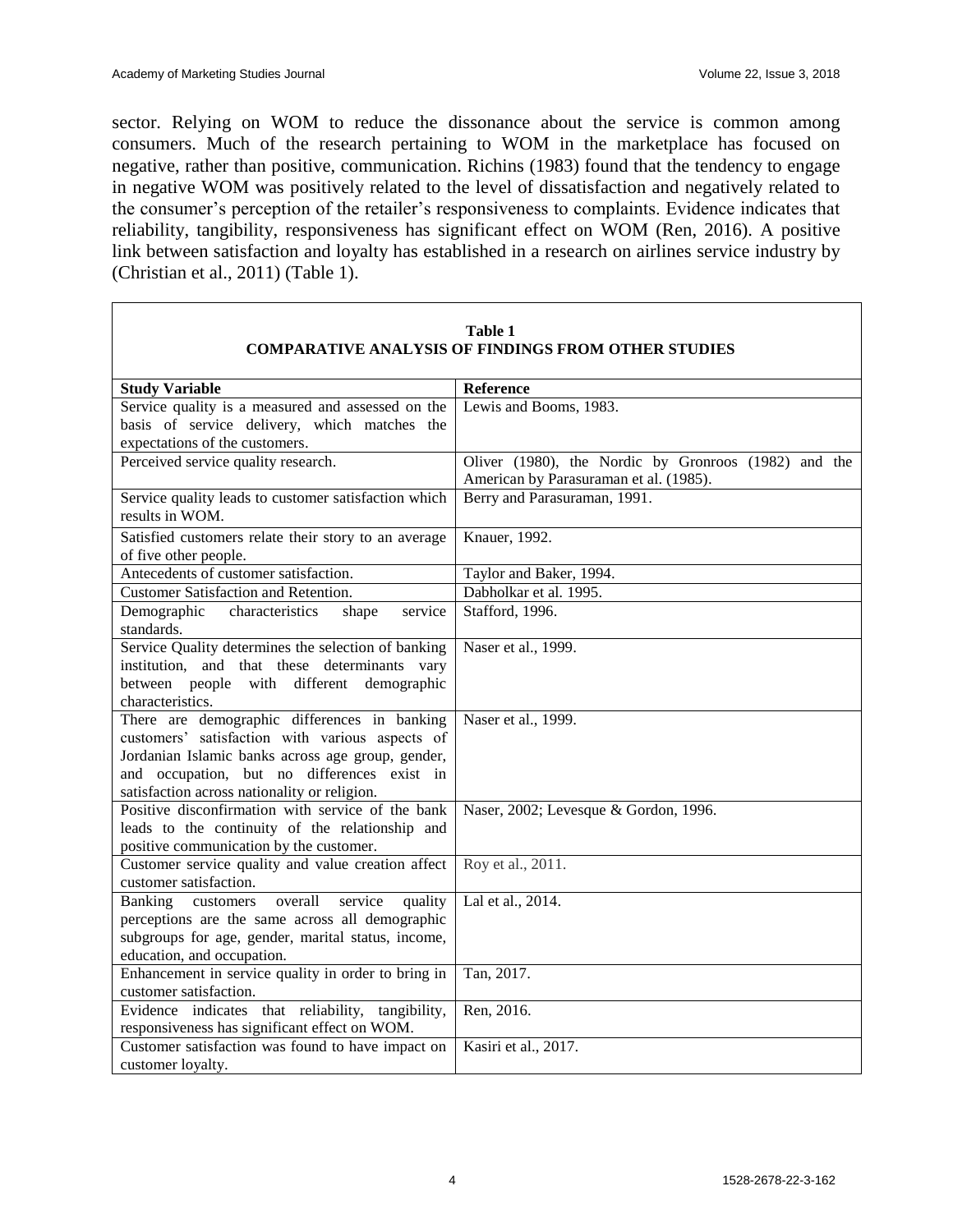Limited research has suggested on impact of Consumer demographics on Word of mouth communication in a retail banking service. However, many studies exist on customer satisfaction and service quality but the study of customer satisfaction as an antecedent to service quality is a researched area today. Hence, this research is trying to fill the gap in the literature by linking customer satisfaction based on functional variables with quality of service, demographics and WOM.

#### **Objective of the Study**

Cronin and Taylor (1992) pointed out that good service quality results in a satisfied customer and vice versa. Limited research is published taking satisfaction of the customer as an antecedent to quality of service and this research gap is covered by this study. Although a number of studies have published where, service quality has taken as an antecedent to customer satisfaction.

The link between service quality and customer's behavioral intentions, combined with the limited published research in this area, the purpose of this study is to understand the relationship between customer satisfaction, quality of service, consumer demographics and their effect on word of mouth communication.

The research in this paper establishes empirical tests with the key variables and their relationships as proposed in the existing literature. Quantitative and qualitative data were collected from Five UAE banks and the research objectives addressed in the paper are to understand the drivers of Customer Satisfaction, and their relative impact on service quality and consumer demographics. The study also makes an attempt to understand the drivers of Service Quality and Consumer demographics, and assess their impact on WOM communications with respect to the banking sector.

#### **Theory Development**

Measuring service quality in different ways and techniques has researched by several scholars. The continuously changing environment requires an ongoing assessment of quality factors. In order to generate a broader theory, a model based on the relationship between satisfaction with the various services provided by the bank, quality of services, consumer demographics and word of mouth communications were proposed in this research. Customer satisfaction, quality of service and consumer demographics were identified as antecedents for WOM.

This theoretical approach means that customers assess the quality of services from their experience and if this is positive, they refer the bank to others. Several researchers have found positive relationship between service quality and customer satisfaction, which leads to referrals. Thus, relationships among these variables have established by several research studies (Kuo et al., 2009).

Muthu (2010) have proposed that any service should provide good quality and include the core service, employee commitment, updated technology, perceived tangibles and congenial environment concerns. Lenka et al. (2009) suggested use of employee interaction, technology and tangible aspect of service quality. It has extensively researched that employees plays a key role in delivering services. Kaura (2013) recommended the use of people, process and physical evidence as dimensions of service quality. There are two ways of measuring customer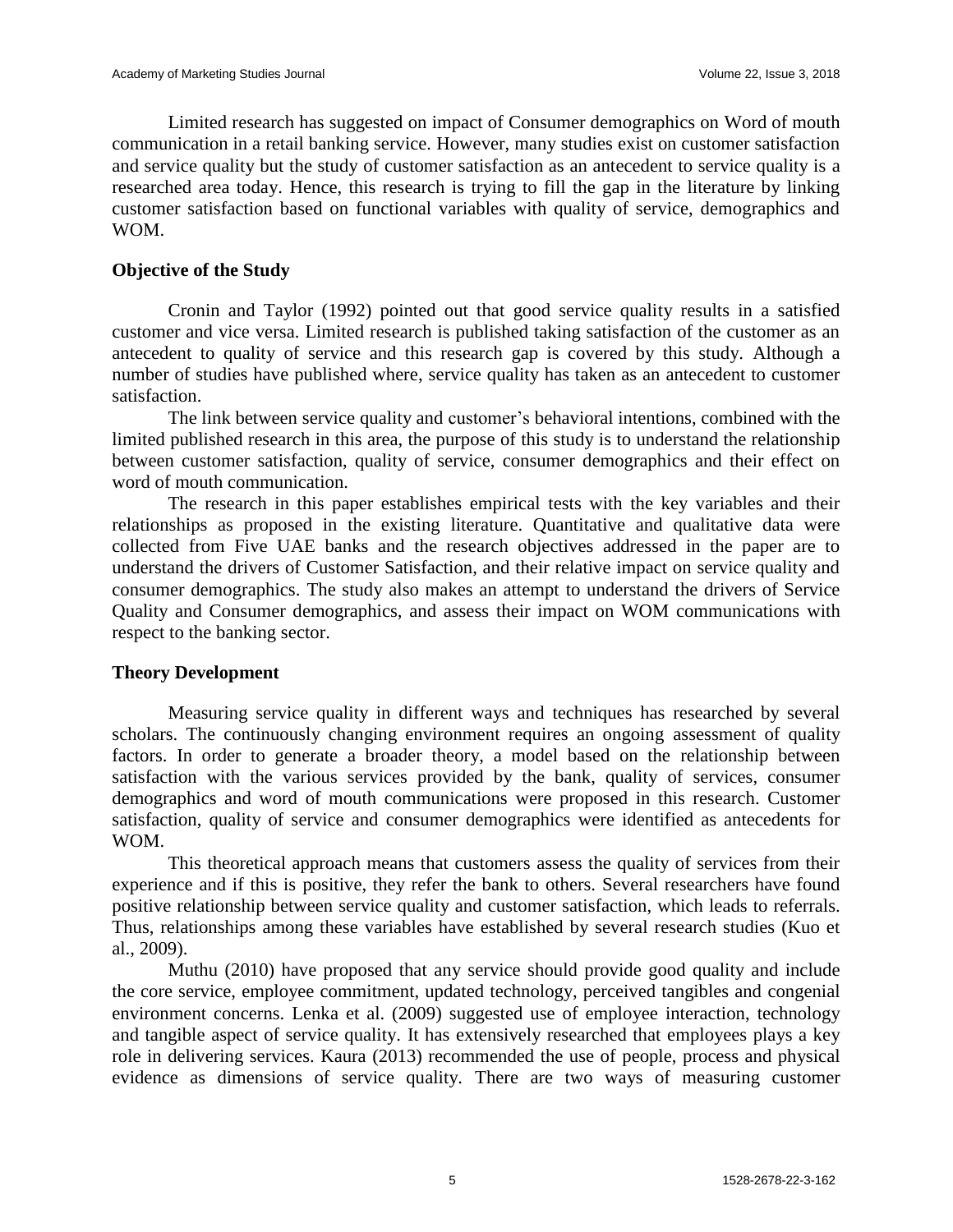satisfaction, one that deals with customer's feedback about the product or service and other which measures satisfaction on a single item rating scale, (Olsen and Johnson, 2003).

Brown et al. (1996) and Lemmink and Mattsson (1998) found that customer satisfaction increased with good employee behavior. A study conducted by Kaura and Datta (2012) found that positive impact on customer satisfaction was because of the employees. Research by Caruana and Calleya (1998) have found that employees who are not committed tend to harm the organization, which results in poor performance due to bad service offerings. A recent study by Gremler (2013) suggested that customer perceptions of employee emotional competence positively influence customer satisfaction and loyalty. Satisfaction with online banking is related with satisfaction with physical banking (Rios, 2015). The studies conducted previously by researchers suggest that tangibility of services, technology, various touch points of banks interactions, reliability, employee qualities and skills increase customer satisfaction (Bitner et al., 2000). Therefore, it can be prove that Customer Satisfaction with traditional facilities leads to satisfaction with service quality, Customer Satisfaction with Multichannel banking leads to satisfaction with service quality and Customer Satisfaction with Internal Marketing leads to satisfaction with service quality.

The first study of consumer demographics was conducted by Zeithaml (1985) analyzing the effects of gender, age, and income. In retail banking evidence has found with demographic differences in perceptual image of bank service quality, satisfaction, and levels of loyalty across age groups and education levels (Caruana, 2002). Although these authors find significant demographic differences, they determine that perceptions of bank service quality are not different across gender or marital status. Private banking customers in Germany differ across employment status and size of liquid assets in terms of variables of service quality constructs, value with service, satisfaction with services, and loyalty (Seiler et al., 2013). In addition, these authors have found that German private banking customer's service quality perceptions are not different across gender or age.

Using SERVPERF, Havinal et al. (2013) found that customers of the commercial banks state that no significant differences in these perceptions arise across age or gender. Lal et al. (2014) found that Indian banking customers overall service quality perceptions are the same across all demographic subgroups for age, gender, marital status, income, education and occupation. There are demographic differences in banking customers' satisfaction with various aspects of Jordanian Islamic banks across age group, gender, and occupation, but no differences exist in satisfaction across nationality or religion (Naser et al., 1999). However, the authors state that these demographic differences are only marginally significant and very small. There are no demographic differences in the likelihood of patronizing Islamic banks across levels of education, income, or gender. While some demographic differences are present, Bizri, M (2014) finds that only religion is a significant predictor of the likelihood of patronizing Islamic banks. Therefore, it can be proved that Consumer demographics impacts the customer satisfaction with traditional facilities, Consumer demographics impacts the customer satisfaction with multichannel banking, Consumer demographics impacts the customer satisfaction with internal marketing and Consumer demographics impacts the WOM Communications.

The main link between the long-term relationship between suppliers and buyers is customer satisfaction (Westbrook and Oliver, 1991). The customer gets motivated if satisfied by the service provider and this leads to recommending the provider to other customers (Trif, 2013). The retail banking industry is one service industry where there is a tremendous potential to leverage WOM to reach out to people. With globalization and increase technology, orientation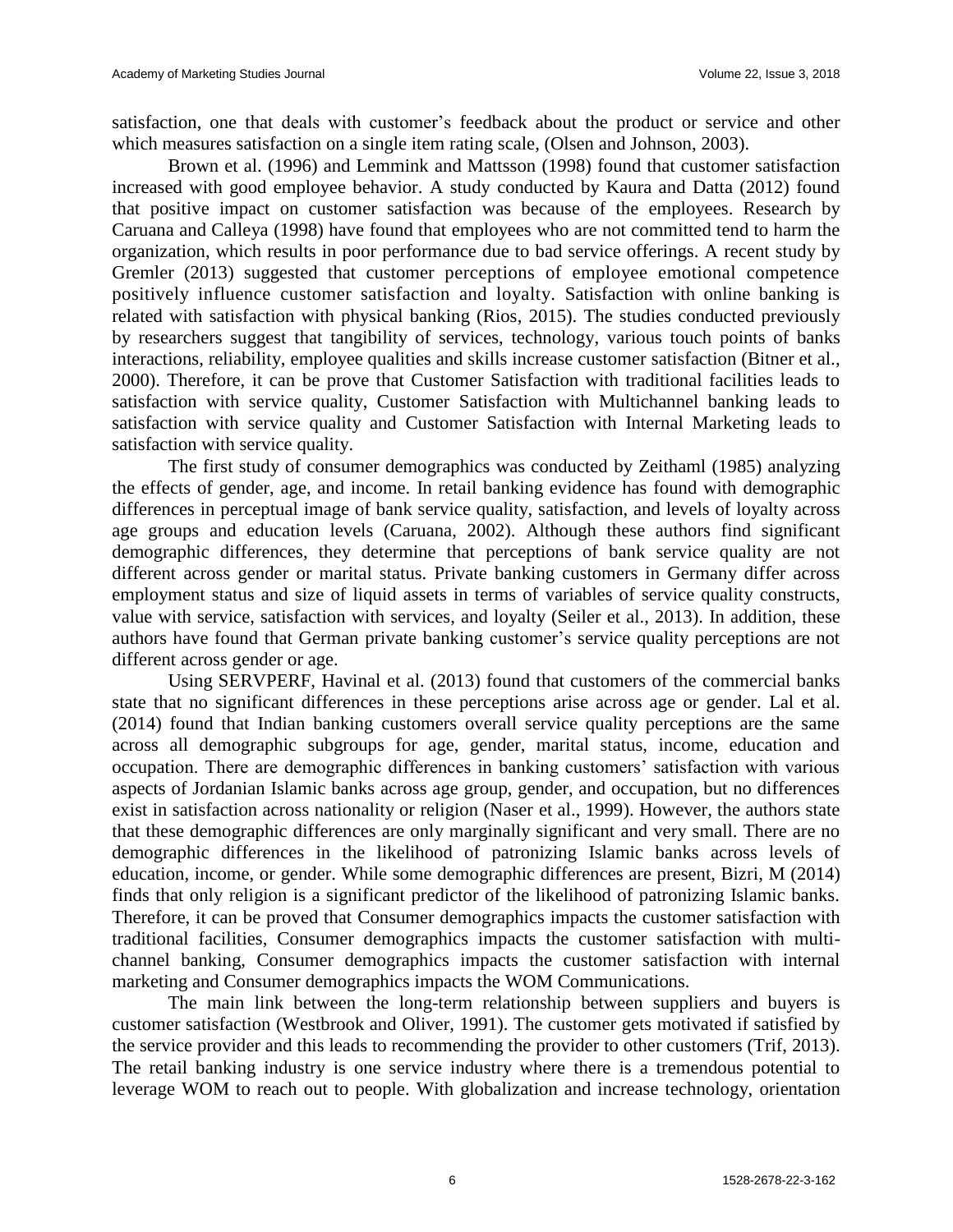service quality pressures of performing have increased in the banking professionals. Zeithaml et al. (1996) developed a conceptual model understanding the positive or negative effect of overall service quality on WOM communications A recent study suggested that attitude of employees was the most important service quality attribute which resulted in positive WOM (Choudhury, 2014). Therefore, it can be prove that Satisfaction with service quality leads to positive WOM Communications.

This study considered three antecedents to service quality, which are satisfaction with traditional facilities, internal marketing and multichannel banking (Table 2). Satisfaction with quality of service leads to increase in positive word of mouth communications. The theoretical model below in Figure 1 explains the research perspective.

| Table 2                                       |                                                                                                                                                                                                        |  |  |
|-----------------------------------------------|--------------------------------------------------------------------------------------------------------------------------------------------------------------------------------------------------------|--|--|
| <b>EXPLANATION OF CONSTRUCTS</b>              |                                                                                                                                                                                                        |  |  |
| <b>Construct</b>                              | <b>Definitions</b>                                                                                                                                                                                     |  |  |
| Satisfaction with Traditional Marketing (TF). | The degree to which the consumer is satisfied with the<br>tangibles and intangible aspect of service provided. It<br>reassures the customer of quality services when he<br>physically visits the bank. |  |  |
| Satisfaction with Multichannel banking (MCB). | The degree to which the consumer is satisfied with services<br>provided by various touch points of the banks like ATM,<br>mobile, internet, banking etc.                                               |  |  |
| Satisfaction with Internal marketing (IM).    | The degree to which the consumer is satisfied with<br>employees' behavior and customer service encounter.                                                                                              |  |  |
| Quality of banking service (Quality).         | The quality of service as perceived by the customer on<br>dimensions related to traditional facilities, multichannel<br>banking and internal marketing.                                                |  |  |
| Consumer demographics (CD).                   | Variables like education and occupation of the consumer.                                                                                                                                               |  |  |
| Word Of Mouth Communication (Refer Bank).     | Reference given by the customer about the bank on having<br>a positive experience through word of mouth.                                                                                               |  |  |



7 1528-2678-22-3-162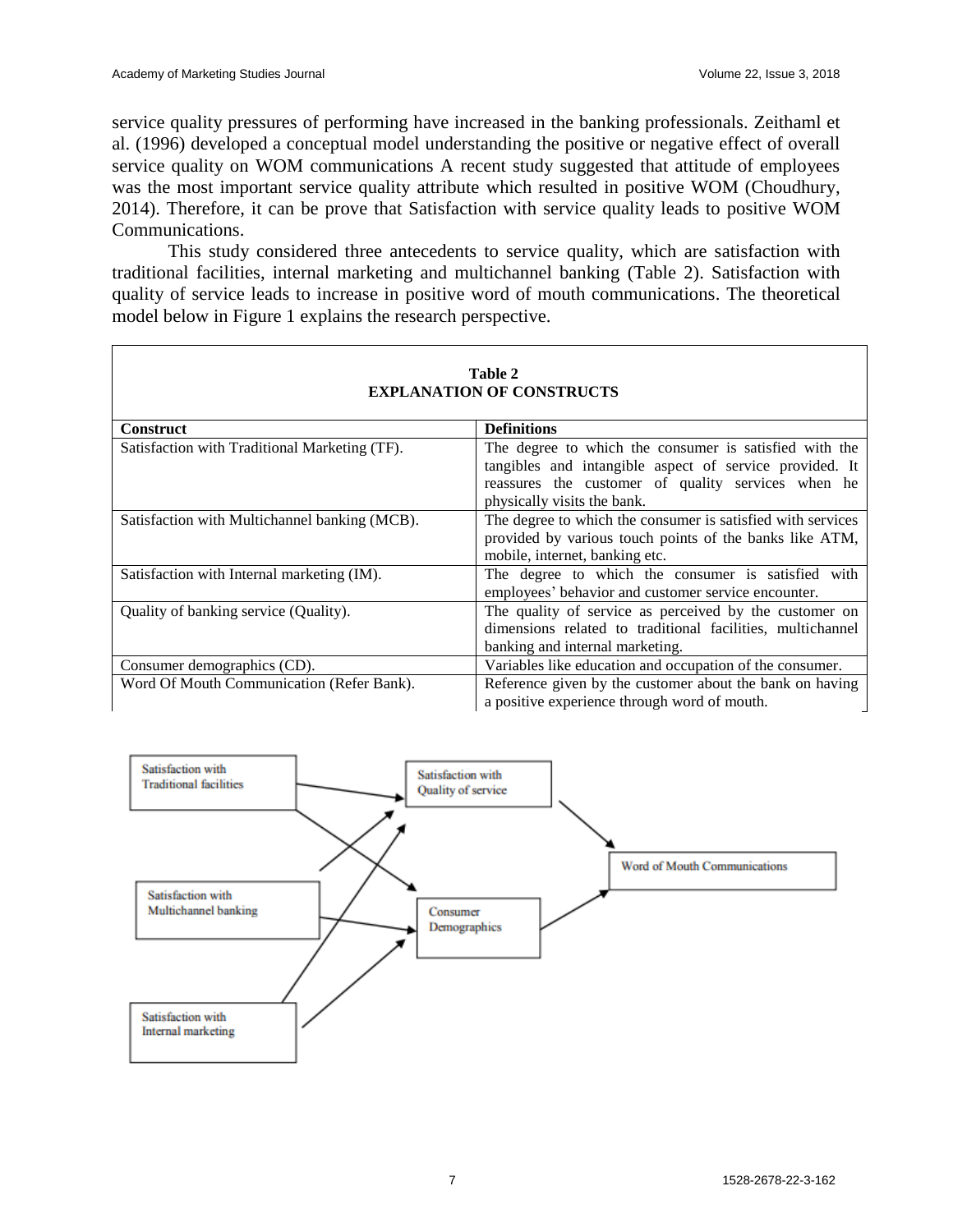#### **FIGURE 1 THEORETICAL MODEL**

#### **DATA AND METHODOLOGY**

The research process started with the literature review. The research done in the area of customer satisfaction, service quality and word of mouth communication in the banking industry were analyzed. The demographics variables and their importance in the study was ascertained. A research mixed method design of research was used where qualitative and quantitative methods of research were applied. The depth interviews were conducted with customers to explore the views of the respondents with respect to customer satisfaction and service quality. The pilot test of the questionnaire was completed. The sampling was done and data collected for the exploratory study. Relationships were developed for testing. The theoretical saturation in qualitative research was achieved when the outcomes of the depth interview were enough to answer the various questions of research. In quantitative research, the analysis of the data indicated the saturation point.

The questionnaire was designed from the results of the depth interview and the literature review (Johnston, 1995). Sixteen variables of satisfaction with the banks in UAE were considered for the study. These banks chosen were customer centric in approach and had a strong retail presence.

The data collected remained confidential. Data from 1000 customers were collected out of which 478 contacts were rejected because they were incomplete. The final questionnaire was given to 522 customers of these banks in the month of September 2016. Out of which 494 questionnaires were complete and the rest rejected. The sampling procedure used was Systematic sampling to draw the sample from the population.

Questions related to experience while account opening were asked followed by respondent's satisfaction with respect to services provided, transaction variables, on semantic differential scale ranging from extremely good to extremely bad (7point scale, where 1 extremely good, 7- extremely bad). This was followed by collection of demographic information of the customer, which included variables like gender, marital status, monthly family income, age, education and occupation. The UAE banks open current accounts for salary and the bank provides a saving account to its customers if they desire interest, which is just 0.25 %. Hence, most of the accounts are current accounts.

The sample size consisted of 70% males and 30% females. The major category of respondents in the sample were married which was 51% and 49% were unmarried. 29% respondents had monthly income of AED 20000- AED 30000, 27% between AED 10000-AED 20000 20% had income of less than AED 10000, and 24% had income between AED 30000- AED 40000. 3.1% of the respondents were having associated with the bank for less than one year. 10.5% were between one and three years, 17.8% were between three and five years and 68.6% were having transaction relationship with the bank for more than five years. 53% of the respondents were graduates, 39% were postgraduates and the 8% had not completed their graduation. 74% of the respondents were working in organizations such as government or private and 26% were having business of their own. The average age of the respondents was between 22 and 60 years.

#### **Data Analysis**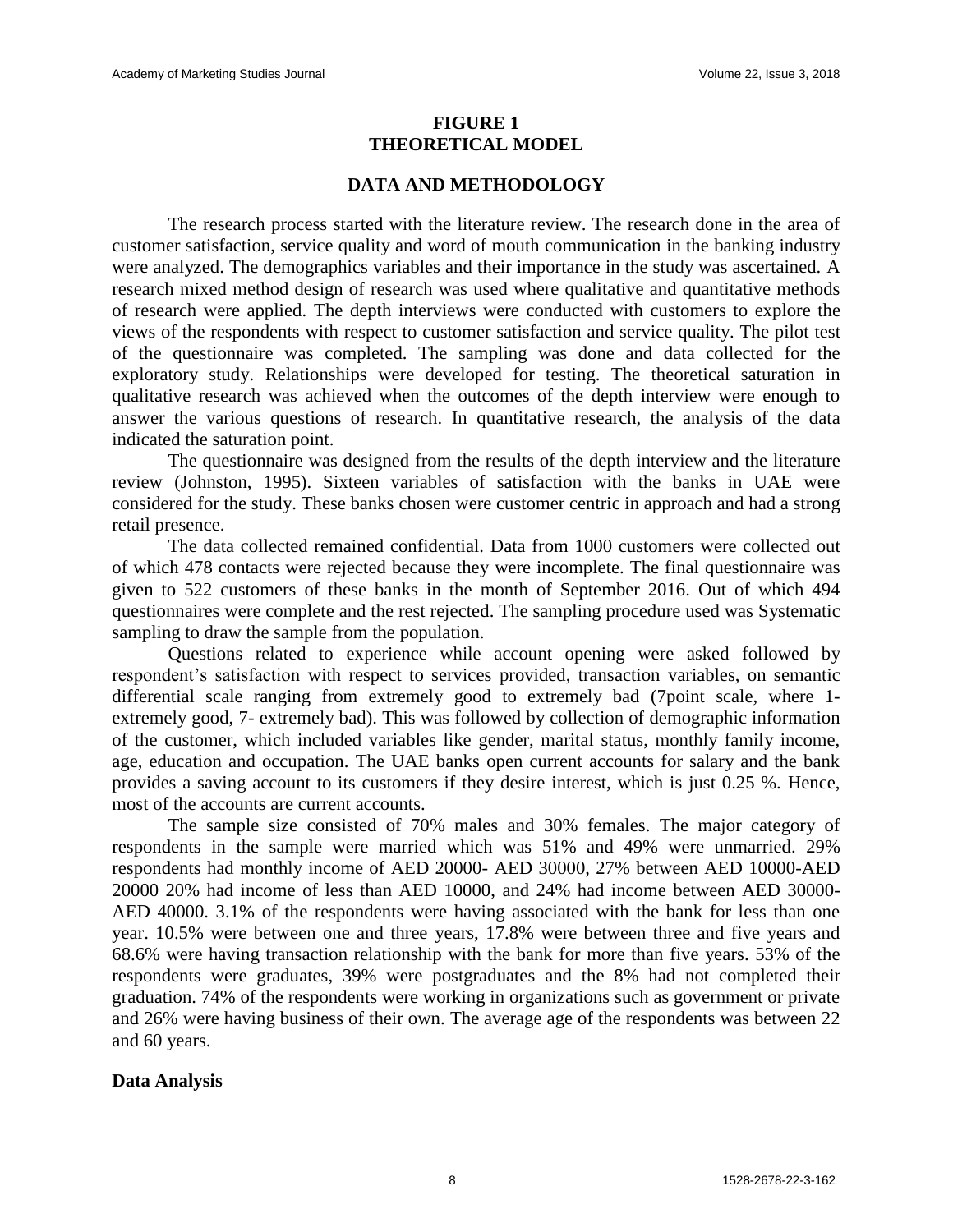Partial Least Square path-modeling algorithm does not require a normally distributed data (Fornell, 1994). Therefore, Smart PLS.2.0 was found ideal for allowing estimation of measurement and structural model at the same time.

The bootstrapping process identified the significant indicators that measure the latent constructs using 494 sub samples. The procedure resulted in removal of two formative indicators related to internal marketing, multichannel banking and four reflective indicators pertaining to consumer demographics. The indicators for consumer demographics (Table 3) used in this study were gender (CD 1), marital status (CD 2), income (CD 3), age (CD 4), education (CD 5) and occupation (CD 6). The outer loadings for all the indicators except education qualifications and occupation were very insignificant, hence others indicators were removed. The outer loadings for demographic variables can be seen in Figure 2. This also proves that in UAE, the occupation is skill based and educational qualifications are important. The marital status does not hold importance as the accounts are opened for the people who have jobs and are salaried. The "t" values greater than 1.96 was found significant at 0.05 levels. The running of the PLS algorithm was conducted which resulted in estimation of the model. The estimated model is presented in Figure 3 along with significant statistics. The assessment of the outer model was done before evaluating the structural model. The criteria for assessing reflective constructs and formative constructs was established. Table 4 below explains the assessment criteria for the reflective constructs. Table 5 shows the value given to the constructs.

| Table 3<br><b>CONSUMER DEMOGRAPHICS DATA</b> |                       |  |
|----------------------------------------------|-----------------------|--|
| <b>Consumer Demographics</b>                 | Variable name         |  |
| CD 1                                         | Gender                |  |
| CD <sub>2</sub>                              | <b>Marital Status</b> |  |
| CD <sub>3</sub>                              | Income                |  |
| CD 4                                         | Age                   |  |
| CD <sub>5</sub>                              | Education             |  |
| CD 6                                         | Occupation            |  |

| <b>Table 4</b><br><b>CRITERIA FOR ASSESSING REFLECTIVE CONSTRUCTS</b> |                                                                                     |  |  |
|-----------------------------------------------------------------------|-------------------------------------------------------------------------------------|--|--|
| <b>Criterion</b>                                                      | <b>Condition</b>                                                                    |  |  |
| Composite Reliability.                                                | More than 0.7 (Nunnally and Bernstein, 1994).                                       |  |  |
| Indicator Reliability.                                                | Standardized outer loading should be more than 0.5                                  |  |  |
|                                                                       | (Hulland).                                                                          |  |  |
| Average                                                               | More than $0.5$ .                                                                   |  |  |
| variance extracted.                                                   |                                                                                     |  |  |
| Fornell                                                               | In order to ensure discriminant validity, the AVE of each latent variable should be |  |  |
| Larcker Criterion.                                                    | higher than the squared correlations with all other latent variables.               |  |  |
| Cross loadings.                                                       | An indicator should not have higher correlation with another latent variable than   |  |  |
|                                                                       | with its respective latent variables.                                               |  |  |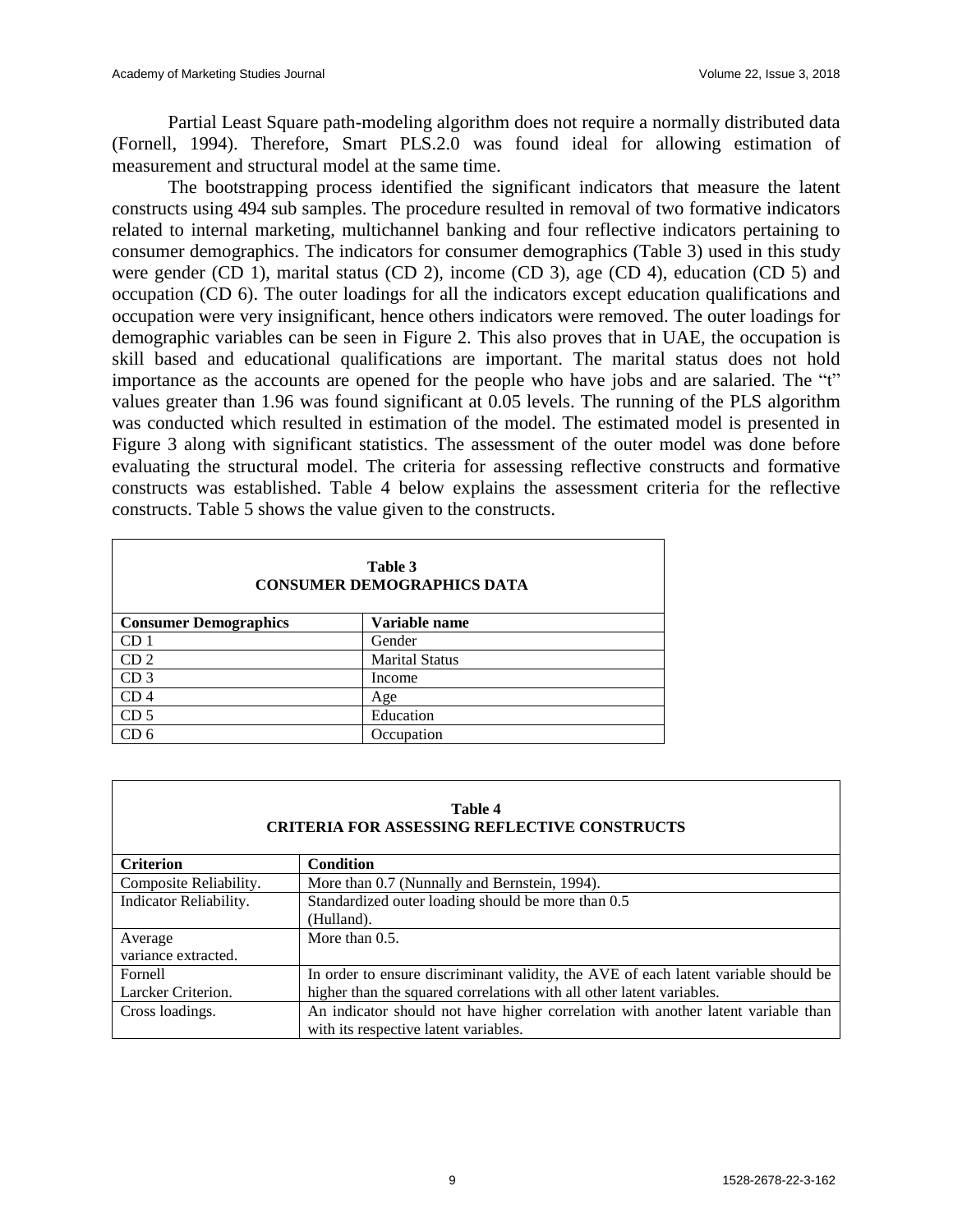| Table 5<br><b>REFLECTIVE CONSTRUCTS VALIDATION</b> |          |             |                                        |
|----------------------------------------------------|----------|-------------|----------------------------------------|
| <b>Reflective</b>                                  | Loadings | Composite   | Discriminant validity Fornell Larcker, |
| constructs                                         |          | reliability | <b>AVE</b>                             |
| <b>CD</b>                                          | 0.830    | 0.70        | 0.53                                   |
| Quality of service                                 | 0.805    | 0.92        | 0.57                                   |



**FIGURE 2 DETAILS OF PLS PATH MODELLING (SMART PLS OUTPUT) SHOWING ALL DEMOGRAPHIC VARIABLES**



**FIGURE 3 DETAILS OF PLS PATH MODELLING (SMART PLS OUTPUT)**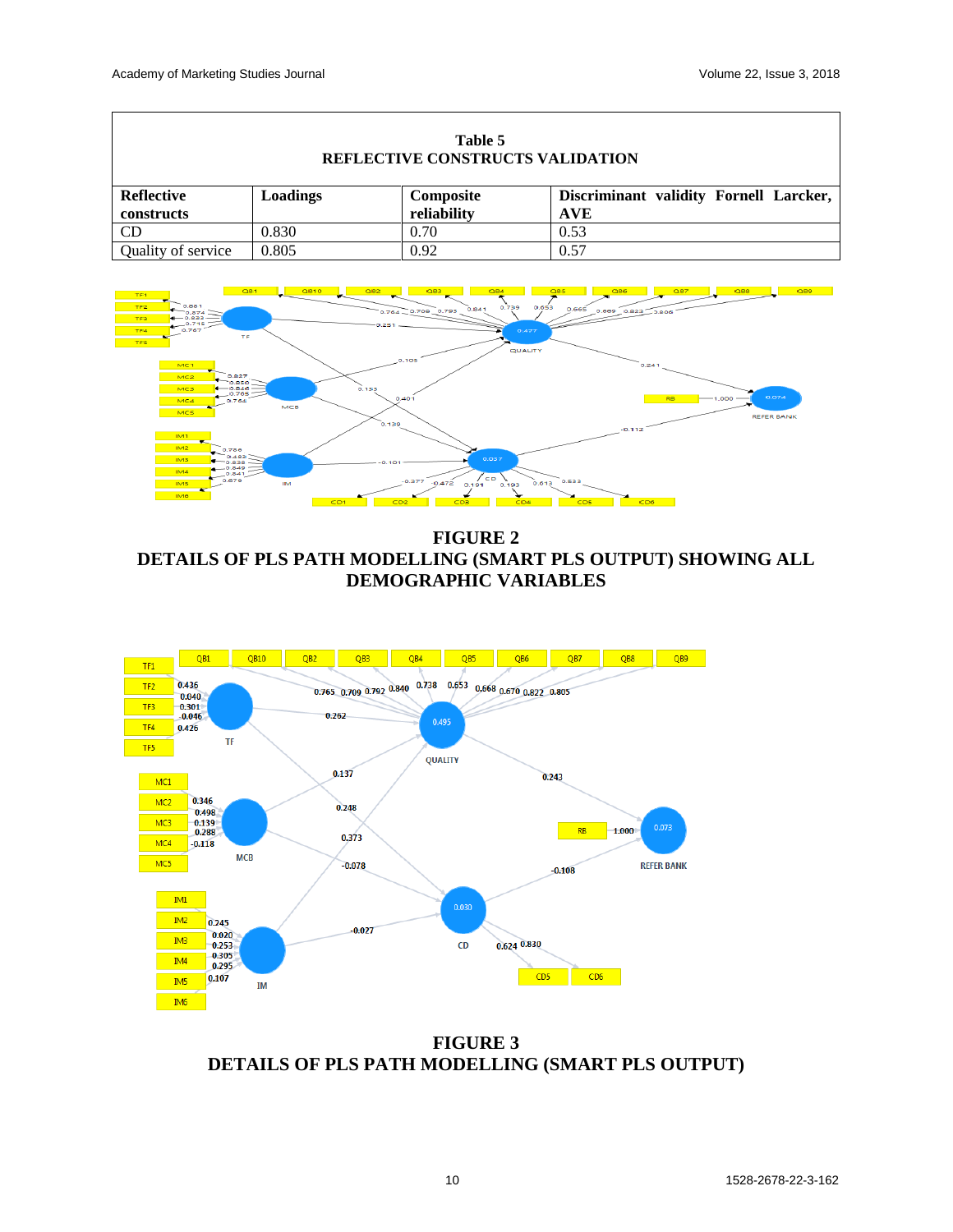From the results of Smart PLS 2.0 output, the composite reliability of all reflective constructs was more than 0.7 for both consumer demographics and quality of service, which meant good levels of internal consistency. The convergent validity (AVE) value for all the reflective constructs was above 0.5. The discriminant validity as established by Fornell-Larcker by Fornell (1981) criterion was met, all indicators loaded highest on their associated constructs. The assessment showed that the indicator reliability for all the indicators had loading of above 0.7. Thus, the adequate quality for all reflective constructs used in the study was established.

The PLS evaluation of the structural model is based on prediction oriented measures that are non-parametric (Chin, 1998). The predictive capabilities of the model included *R²* and the cross-validated redundancy measure *Q²* (Hair et al., 2012). The *R²* values of the two constructs-Quality of service, consumer demographics and the outcome construct word of mouth communication (refer bank) were acceptable. The *Q²* values were larger than 0, which proved the support for the endogenous constructs predictive relevance. The predictive validity of the model was established through cross-validated communality and redundancy (Table 6).

The structural model and relationships in Partial Least Squares were tested by computing path coefficients (*β*). The squared multiple correlations (*R²)* for each dependent construct in the model determines the model's fit. As can be seen in Figure 3, the *R²* value of the Quality was 0.495, indicating that 49.5% of the variance in the quality of services is explained. The *R²* value of consumer demographics was 0.030 indicating that 3% of the variance is explained by consumer demographics. Also the *R²* value for WOM (refer bank) was 0.073 indicating 7.3% of variance being explained by this variable. Details of the relationship testing can be seen in Table 7.

| TABLE 6<br>R SQUARE AND O SQUARE TO ASSESS THE QUALITY OF STRUCTURAL MODEL |       |       |
|----------------------------------------------------------------------------|-------|-------|
|                                                                            | $R^2$ |       |
| Quality of service                                                         | 0.495 | 0.267 |
| CD (Consumer Demographics)                                                 | 0.030 | 0.001 |
| Refer Bank                                                                 | 0.073 | 0.061 |

The above table shows *R²* values which measures a construct's percent variation that is explained by the model and the model's predictive capabilities the cross validated redundancy and communality measure *Q². Q²* values for reflective constructs quality of service and consumer demographics, which is more than zero, provides support for the endogenous constructs predictive relevance.

| Table 7<br><b>RESULTS OF RELATIONSHIPS TESTING</b> |                      |                                    |                |               |
|----------------------------------------------------|----------------------|------------------------------------|----------------|---------------|
| No.                                                | <b>Relationships</b> | Standard regression<br>coefficient | <b>T</b> value | <b>Result</b> |
| 1.                                                 | TF leads quality     | 0.262                              | $3.135**$      | Accepted      |
| 2.                                                 | MCB leads to quality | 0.137                              | $1.96**$       | Accepted      |
| 3.                                                 | IM leads to quality  | 0.373                              | $5.512**$      | Accepted      |
| 4.                                                 | CD impacts TF        | 0.248                              | $1.96**$       | Accepted      |
| 5.                                                 | CD impacts MCB       | 0.078                              | 0.729          | rejected      |
| 6.                                                 | CD impacts IM        | 0.027                              | 0.220          | rejected      |

#### 11 1528-2678-22-3-162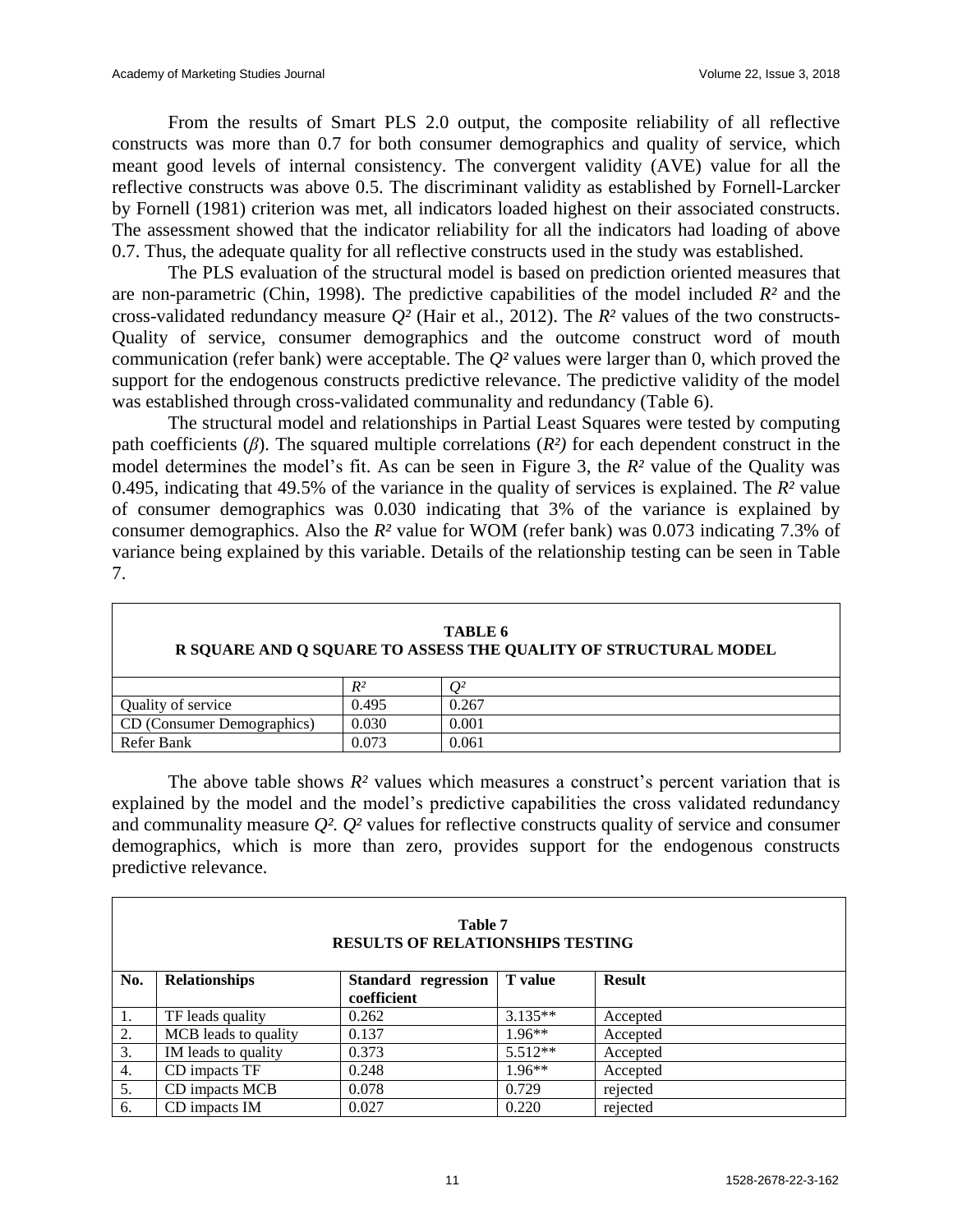|    | <b>WOM</b><br>$\sim$<br><i>s impacts</i>            | 0.108             | 1.846               | rejected |
|----|-----------------------------------------------------|-------------------|---------------------|----------|
| о. | <b>WOM</b><br>. .<br>1 <sub>mpacts</sub><br>Juality | 243<br>⌒<br>0.27J | $277$ **<br>᠇.<br>- | Accepted |

\*\*t values more than 1.96 are treated as significant at 5% level; path coefficient greater than 0.1.

### **DISCUSSION ON CONSTRUCTS AND MEASUREMENT**

The reflective indicators are the latent variables, which store information (Martell, 1987). The definitions of different reflective and formative constructs used in this study are shown in Table 1. The formative indicators are the antecedents, which define and are reasons for the cause of latent variable the indicators are highly correlated in reflective measurement models as case in formative models.

In this study, to measure satisfaction with traditional facilities, five formative indicators pertaining to satisfaction namely demand draft, money transfer, fixed deposits, locker facility, ATM service were used. The construct of satisfaction with multichannel banking were measured using five formative indicators related to satisfaction with tele banking, internet banking, debit card, credit card and stock trading online. The construct of satisfaction with internal marketing had indicators pertaining to five different aspects of services provided by the bank such as service scape, parking space, query handling, information dissemination, and attitude of the staff.

The purpose of this study was to analyze causal relationships between formative and reflective constructs mentioned above. The best tool for understanding the relationships was identified as variance-based PLS (Partial Least Squares) (Fornell, 1982).

#### **FINDINGS AND CONCLUSIONS**

#### **Contribution to Theory**

The positive perception associated with traditional facilities, which include face to face interactions with the customers, multichannel banking including various touch points by which the customer interacts with the bank and internal marketing which includes the behavior of the employee with the customers leads to positive impact and satisfaction of the customer. Consumer demographics consisting of education and occupation variables is important when satisfaction with traditional facilities is assessed as here the attribute of employee proficiency becomes important. While analyzing satisfaction with internal marketing and multichannel banking consumer demographics does not play an important role. Satisfaction with quality of service leads to a positive impact and communication by the customer, which paves the way for increasing referrals for the bank.

The key point in this research is the analysis of satisfaction of the customer as an antecedent to quality of service, which covers the gap in the existing literature and is in nascent stages of research. The research contributes to understanding the relationship between customer satisfaction and service quality and its impact along with consumer demographics on word of mouth communication through exploration of antecedents and consequences.

Previously research has conducted on understanding the negative and positive effects of word of mouth communications with service quality as an antecedent. Having said that, very limited research has been conducted on understanding the role of demographics on word of mouth communication in the banking industry. The model proposed in this research expresses the direct influence of consumer demographics on word of mouth communication and pioneers in understanding this relationship. Research in the area of customer satisfaction and service quality has done by various researchers, but the model in this research adds value to the literature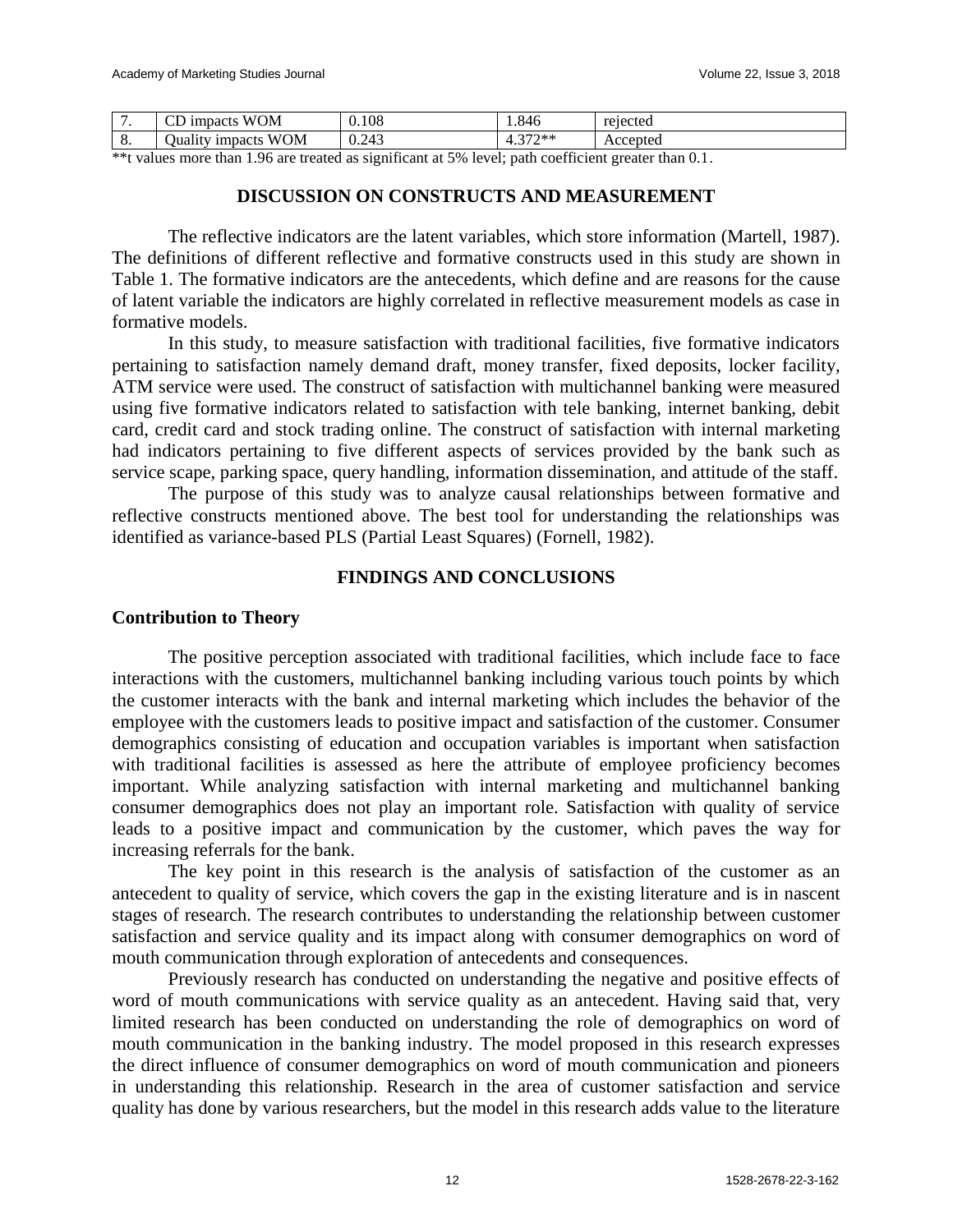by initiating the effect of communication with customer satisfaction as the key input to the process.

However, the generalizations in the literature talks about impact of service quality on customer satisfaction. This research has tried to create a new paradigm, which talks about the impact of customer satisfaction with various services of the bank and links it forward with service quality and consumer demographics. The effect of consumer demographics is then assessed on word of mouth communication.

#### **Contribution to Practice**

The importance of each item in determining the associated latent variable is based on the weight and loadings of the indicators. Thus, the variable in traditional facilities which provided the most satisfaction to the customer was demand draft facility ( $\beta$ =0.436) followed by ATM services (β=0.426). The critical indicators of satisfaction with multichannel banking were, credit card facility ( $\beta$ =0.498) followed by debit card ( $\beta$ =0.346). The most satisfaction with internal marketing was found with information dissemination by the bank employees to the customers (β=0.305) followed by query handing (β=0.295) by the bank employees. Thus, committed employees emerged as a critical indicator that would decide the satisfaction of the customer with the bank. Withdrawal of money from the bank  $(\beta=0.840)$  and the number of working days  $(\beta=0.822)$  of the bank came out as critical factors to decide the service quality provided by the bank.

Satisfaction with Internal marketing  $(\beta=0.373)$  was found to have strong effect on Service quality provided by the bank when compared with Traditional facilities ( $\beta$ =0.262) and Multichannel banking ( $\beta$ =0.137). Satisfaction with Internal marketing ( $\beta$ =0.027) and Multichannel banking  $(\beta=0.078)$  was found to have negative association with consumer demographics as compared with Traditional facilities ( $\beta$ =0.248). The study established strong connect between service quality ( $β=0.243$ ) and word of mouth communication (reference of the bank by the customer). There was a negative relationship established between consumer demographics (β=0.108) and WOM communication.

The satisfaction with quality of service of bank and then reference of the bank by customers can be considered as a support to the fact that when quality of service provided by the bank satisfies a customer he spreads positive word of mouth communication. Whereas consumer demographics play no role in making a customer spread a positive word on its own. Therefore, there has been a negative association between the two. The findings of this research support the above observations that banks should consider the quality of service they provide to the customers as an opportunity to acquire new customers.

| Table 8<br>SATISFACTION WITH QUALITY OF SERVICE |                   |  |  |
|-------------------------------------------------|-------------------|--|--|
| <b>Quality of Service Variable</b>              | <b>Mean Score</b> |  |  |
| Passbook update.                                | 0.763             |  |  |
| Value added service.                            | 0.708             |  |  |
| Cheque facility.                                | 0.791             |  |  |
| Withdrawal of money.                            | 0.839             |  |  |
| Loan Sanction.                                  | 0.738             |  |  |
| Processing fee.                                 | 0.651             |  |  |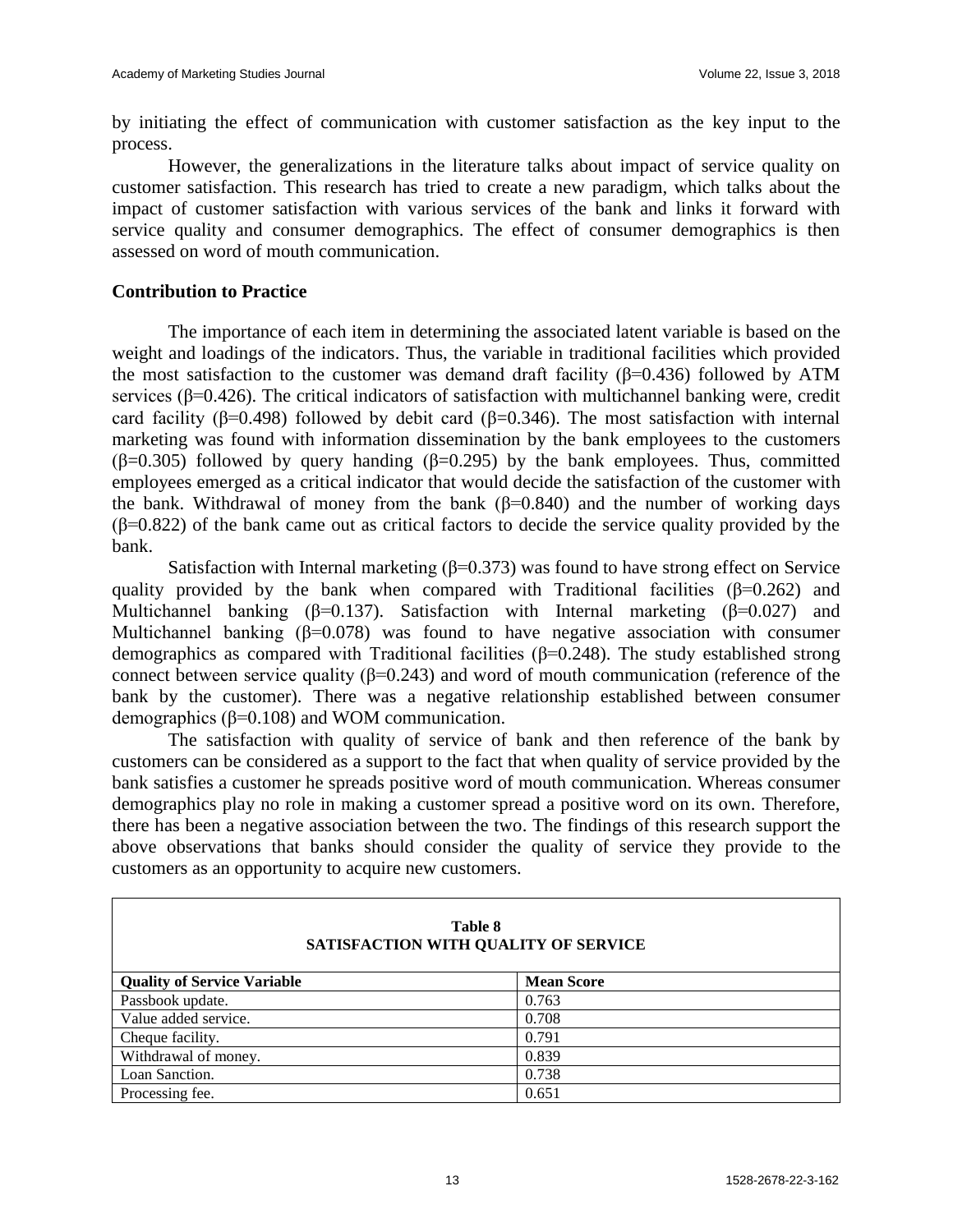| Table 8<br>SATISFACTION WITH QUALITY OF SERVICE |       |  |
|-------------------------------------------------|-------|--|
| Acceptability.                                  | 0.667 |  |
| Time taken to complete Paper work.              | 0.669 |  |
| Working days of the bank.                       | 0.821 |  |
| Working Hours.                                  | 0.804 |  |

Satisfaction with quality of service provided by the bank reveals that satisfaction with various services which results in customer satisfaction. As the mean score of withdrawal of money (0.839) from bank plays an important role as people do not like to waste their time standing in the ques. If the process is smooth and does not take time the customer stays satisfied. The mean score of working days of the bank (0.821) was high as the customers who have holiday on weekend gets an opportunity to visit the bank and get their work done. Thus, the employee's needs to be trained on regular basis to keep the customers satisfied (Table 8).

#### **LIMITATIONS AND FUTURE RESEARCH**

The limitations of the study include limited geographic area covered, which is the Middle East market, Dubai. Even though the study introduced that quality of service is linked to various services provided by the bank and consumer demographics have no role in getting references for the bank. A psychographic profile study of the consumer can be done to understand the linkage for the same. In addition, a service quality and satisfaction structure with universal applicability and acceptance can be considered as potential area of research.

#### **REFERENCES**

- Audrezet, A., Alice, A., Svein, O.O., & Ana, A.T. (2016). The grid scale: A new tool for measuring service mixed satisfaction. *Journal of Services Marketing*, *30*(1), 29-47.
- Bahia, K., & Nantel, J. (2000). A reliable and valid measurement scale for the perceived service quality of banks. *International Journal of Bank Marketing*, *18*(2), 84-91.
- Balaji, M.S., Sanjit, K.R., & Walfried, M.L. (2017). Language divergence in service encounters: Revisiting its influence on word of mouth. *Journal of Business Research*, *72*(3), 210-213.
- Balaji, S.G., & Sureesh, M.B. (2012). Influence of demographic variables on banking service quality: A study of private sector banks in Chennai. *Journal of Bank Management*, *11*(1), 70-96.
- Bitner, M.J., Stephen W.B., & Matthew, L.M. (2000). Technology infusion in service encounters. *Journal of the Academy of Marketing Science*, *28*(1), 138-149.
- Bizri, M.R. (2014). A study of Islamic banks in the non-GCC MENA region: evidence from Lebanon. *International Journal of Bank Marketing*, *32*(2), 130-149.
- Brown, S.P., & Thomas W.L. (1996). A new look at psychological climate and its relationship to job involvement, effort, and performance. *Journal of Applied Psychology*, *81*(4), 358-368.
- Caruana, A., & Peter, C. (1998). The effect of internal marketing on organizational commitment among retail bank managers. *International Journal of Bank Marketing*, *16*(3), 108-116.
- Caruana, A. (2002). Service loyalty: The effects of service quality and the mediating role of customer satisfaction. *European Journal of Marketing*, *36*(8), 811-828.
- Chen, B.K. & Tan, C.L. (2017). Influence of service quality and outcome quality on the member overall satisfaction. *Global Business & Management Research*, *9*(1), 1-14.
- Chin, W.W. (1998). The partial least squares approach to structural equation modeling. *Modern Methods for Business Research*, *295*(2), 295-336.
- Choudhury, K. (2014). Service quality and word of mouth: a study of the banking sector. *International Journal of Bank Marketing*, *32*(7), 612-627.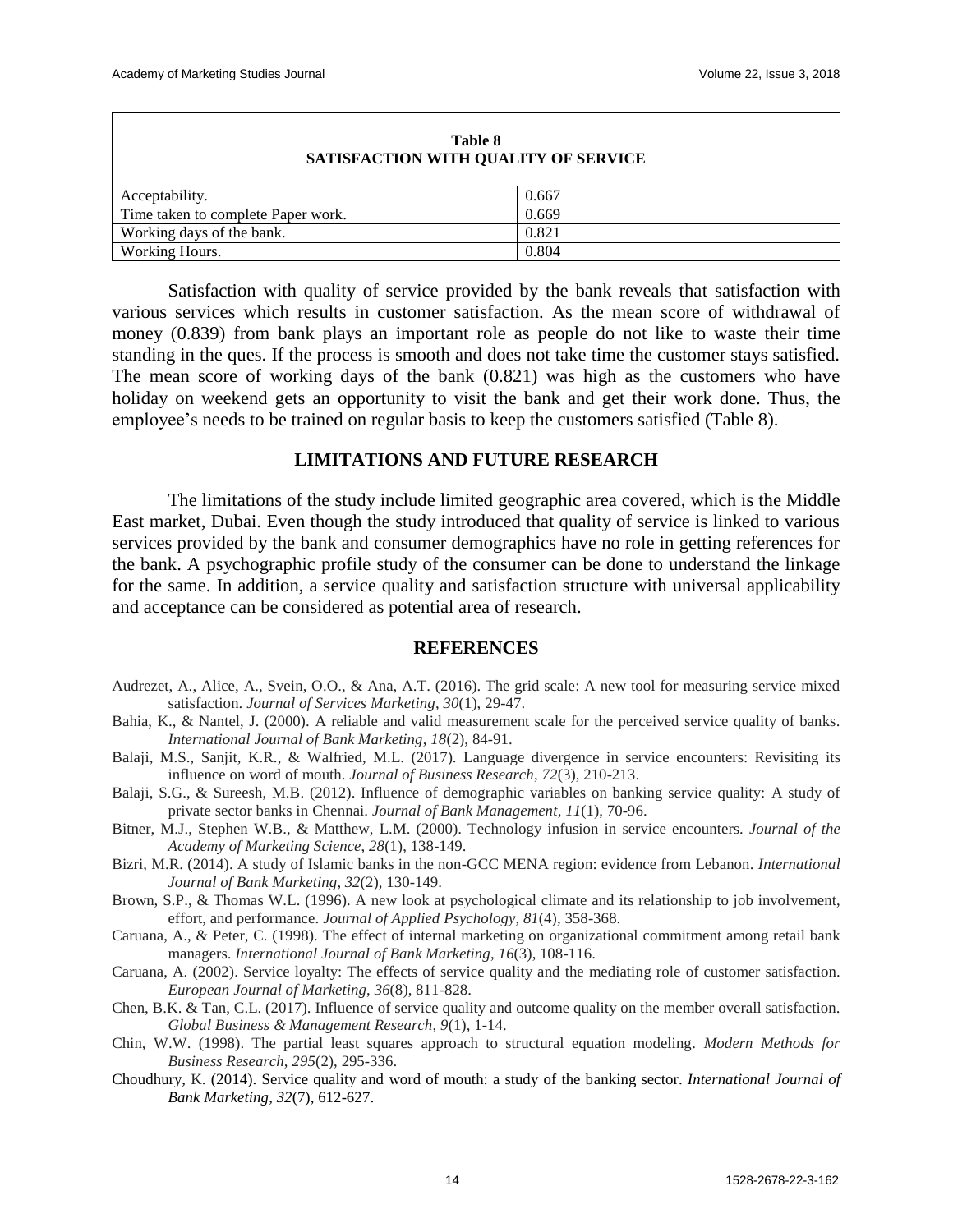- Cronin Jr, J.J., & Steven, A.T. (1992). Measuring service quality: a reexamination and extension. *The Journal of Marketing*, *56*(3), 55-68.
- Crosby, L.A., & Nancy, S. (1987). Effects of relationship marketing on satisfaction, retention, and prices in the life insurance industry. *Journal of Marketing Research*, *24*(4), 404-411.
- Dabholkar, P.A (1995). A contingency framework for predicting causality between customer satisfaction and service quality. *NA-Advances in Consumer Research, 22*(1), 101-108
- Danaher, P.J. (1997). Using conjoint analysis to determine the relative importance of service attributes measured in customer satisfaction surveys. *Journal of Retailing*, *73*(2), 235-260.
- Delcourt, C., Dwayne D.G., Allard, C.R.V., & Marcel, V.B. (2013). Effects of perceived employee emotional competence on customer satisfaction and loyalty: The mediating role of rapport. *Journal of Service Management*, *24*(1), 5-24.
- Dwivedi, Y.K., Kuttimani, T., Michael, D.W, & Banita, L. (2014). Adoption of M-commerce: examining factors affecting intention and behaviour of Indian consumers. *International Journal of Indian Culture and Business Management*, *8*(3), 345-360.
- Fazal, H., Syed, M., Lings, I N., Mortimer, G., Neale, L. (2017). How gratitude influences customer word of mouth intentions and involvement: the mediating role of affective commitment. *Journal of Marketing Theory & Practice*, *25*(2), 200-211
- Fornell, C., & Fred, L.B (1982). Two structural equation models: Lisrel and Pls applied to consumer exit-voice theory. *Journal of Marketing Research 19*(4), 440-452.
- Fornell, C. (1994). Partial least squares. *Advanced Methods of Marketing Research*, 52-78.
- Fornell, C., & Larcker D. (1981). Evaluating structural equation models with unobservable variables and measurement error. *Journal of Marketing Research*, *18*(1), 39-50.
- Grönroos, C. (1982). An applied service marketing theory. *European Journal of Marketing*, *16*(7), 30-41.
- Hair, J.F., Marko, S., Christian, M.R., & Jeannette, A.M (2012). An assessment of the use of partial least squares structural equation modeling in marketing research. *Journal of the Academy of Marketing Science*, *40*(3), 414-433.
- Havinal, V., & S. J. (2013). Ranking of public sector banks from customer viewpoint using topsis. *ZENITH International Journal of Business Economics & Management Research*, *3*(7), 49-59.
- Hogan, E.A., & Daniel, A.M (1987). A confirmatory structural equations analysis of the job characteristics model. *Organizational Behavior and Human Decision Processes*, *39*(2), 242-263.
- Hossain, M.A., Yogesh, K.D., & Sarah, B.N. (2015). Developing and validating a hierarchical model of service quality of retail banks. *Total Quality Management & Business Excellence*, *26*(6), 534-549.
- Ilyas, A., Hammad, N., Muhammad, R.M., Uswan, E.M., Saleha, M., & Ali, S. (2013). Assessing the service quality of bank using SERVQUAL model. *Interdisciplinary Journal of Contemporary Research in Business, 4*(11), 390-400.
- Ismail, A., & Yunan, Y.S.M. (2016). Service quality as a predictor of customer satisfaction and customer loyalty. *Scientific Journal of Logistics, 12*(4), 269-283.
- Jamal, A., & Kamal, N. (2002). Customer satisfaction and retail banking: An assessment of some of the key antecedents of customer satisfaction in retail banking. *International Journal of Bank Marketing*, *20*(4), 146- 160.
- Johnston, R. (1995). The determinants of service quality: satisfiers and dissatisfiers. *International Journal of Service Industry Management*, *6*(5), 53-71.
- Karatepe, O.M., Ugur, Y., & Emin, B. (2005). Measuring service quality of banks: Scale development and validation. *Journal of Retailing and Consumer Services*, *12*(5), 373-383.
- Kasiri, L.A., Kenny, T.G.C., Murali, S., & Samsinar, M.S. (2017). Integration of standardization and customization: Impact on service quality, customer satisfaction, and loyalty. *Journal of Retailing and Consumer Services*, *35*(3), 91-97.
- Kaura, V., Saroj, K.D., & Vishal, V. (2012). Impact of service quality on satisfaction and loyalty: case of two public sector banks. *Vilakshan: The XIMB Journal of Management*, *9*(2), 65-76.
- Kaura, V. (2013). Antecedents of customer satisfaction: a study of Indian public and private sector banks. *International Journal of Bank Marketing*, *31*(3), 167-186.
- Knauer, V. (1992). *Increasing customer satisfaction*. US Office of Consumer Affairs, Puells, CO.
- Krishnamurthy, R., Arun, K.S., & Prabhakaran, S. (2010). Influence of service quality on customer satisfaction: Application of SERVQUAL model. *International Journal of Business and Management*, *5*(4), 117-120.
- Kumar, V. (2016). Introduction: is customer satisfaction (IR) relevant as a metric?" *Journal of Marketing, 80*(5), 108-109.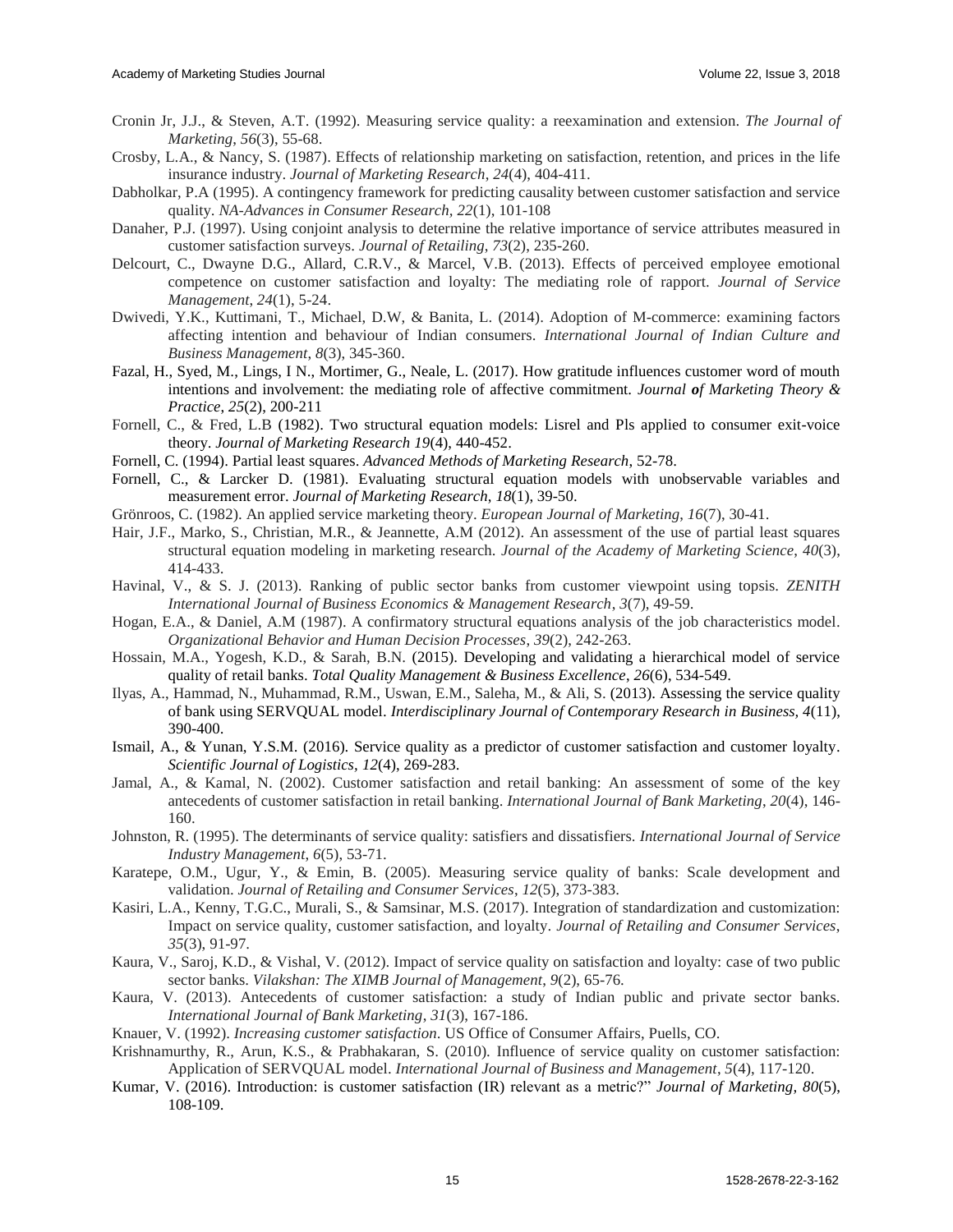- Kuo, Y., Chi, M.W., & Wei, J.D. (2009). The relationships among service quality, perceived value, customer satisfaction, and post-purchase intention in mobile value-added services. *Computers in Human Behavior*, *25*(4), 887-896.
- Lassar, W.M., Chris, M., & Robert, D.W (2000). Service quality perspectives and satisfaction in private banking. *Journal of Services Marketing*, *14*(3), 244-271.
- Lemmink, J., & Jan, M. (2002). Employee behavior, feelings of warmth and customer perception in service encounters. *International Journal of Retail & Distribution Management*, *30*(1), 18-33.
- Lenka, U., Damodar, S., & Pratap, K.J M. (2009). Service quality, customer satisfaction, and customer loyalty in Indian commercial banks. *The Journal of Entrepreneurship*, *18*(1), 47-64.
- Levesque, T., & Gordon, H.G.M. (1996). Determinants of customer satisfaction in retail banking. *International Journal of Bank Marketing*, *14*(7), 12-20
- Lewis, R.C., & Bernard, H.B. (1983). The marketing aspects of service quality. *Emerging Perspectives on Services Marketing*, *65*(4), 99-107.
- Lindsey, H., Kristina, K., Baker, T.L., Andrews, M.C.H., Tammy, G., & Rapp, A.A. (2016). The importance of product/service quality for frontline marketing employee outcomes: The moderating effect of leadermember exchange (LMX)*. Journal of Marketing Theory & Practice***,** *24*(1), 23-41.
- Naser, K, Ahmad. J., & Khalid, A.K. (1999). Islamic banking: a study of customer satisfaction and preferences in Jordan. *International Journal of Bank Marketing*, *17*(3), 135-151.
- Oliver, R.L. (1980). A cognitive model of the antecedents and consequences of satisfaction decisions. *Journal of Marketing Research*, *17*(4), 460-469.
- Oliver, R.L. (1981). Measurement and evaluation of satisfaction processes in retail settings. *Journal of Retailing*, *57*(1), 25-48
- Olsen, L.L., & Michael, D.J. (2003). Service equity, satisfaction, and loyalty: from transaction-specific to cumulative evaluations. *Journal of Service Research*, *5*(3), 184-195.
- Parasuraman, A., Valarie, A.Z., & Leonard, L.B. (1985). A conceptual model of service quality and its implications for future research. *The Journal of Marketing*, *49*(4), 41-50.
- Parasuraman, A., Leonard, L.B, & Valarie, A.Z. (1991). Refinement and reassessment of the SERVQUAL scale. *Journal of retailing*, *67*(4), 420-450.
- Parasuraman, A., Valarie, A.Z., & Leonard, L.B. (1988). Servqual: A multiple-item scale for measuring consumer. *Journal of Retailing*, *64*(1), 12-40.
- Rahman, M.S., Abdul, H.K., & Mahmudul, H. (2012). A conceptual study on the relationship between service quality towards customer satisfaction: Servqual and gronroos's service quality model perspective. *Asian Social Science*, *8*(13), 201-209.
- [Rajib,](http://journals.sagepub.com/author/Roy%2C+Rajib) R., [Amit,](http://journals.sagepub.com/author/Bhattacharya%2C+Amit+Kumar) K.B., & [Partha, P.S.](http://journals.sagepub.com/author/Sengupta%2C+Partha+Pratim) (2011). A comparative study of customer satisfaction between two Indian retail brands. *Global Business Review*, *12*(2), 331-342.
- Ren, Y., & Desmond, L. (2016). An investigation into the link between service quality dimensionality and positive word of mouth intention in Mainland China. *Journal of Marketing Communications*, *22*(5), 513-523.
- Richins, M.L. (1983). Negative word-of-mouth by dissatisfied consumers: A pilot study. *The Journal of Marketing*, *47*(1), 68-78.
- Ringle, C.M., Sarstedt, M., & Zimmermann, L. (2011). Customer satisfaction with commercial airlines: The role of perceived safety and purpose of travel. *Journal of Marketing Theory & Practice, 19*(4), 459-472.
- Riquelme, H.E., Khalid, A.M., & Rosa, E.R. (2015). Internet banking customer satisfaction and online service attributes. *The Journal of Internet Banking and Commerce, 14*(2), 47-60.
- Rose, P.S., & Sylvia. C.H. (2005). *Bank management & financial services*, McGraw-Hill.
- [Rajeswari,](http://journals.sagepub.com/author/Rajeswari%2C+S) S., [Yarlagadda,](http://journals.sagepub.com/author/Srinivasulu%2C+Yarlagadda) S., & [Thiyagarajan,](http://journals.sagepub.com/author/Thiyagarajan%2C+S) S. (2017). [Relationship among service quality, customer satisfaction](http://journals.sagepub.com/doi/full/10.1177/0972150917692405)  [and customer loyalty: with special reference to wire line](http://journals.sagepub.com/doi/full/10.1177/0972150917692405) telecom sector (dsl service). *Global Business Review*, *18*(4), 1041-1058.
- Royne, S.M. (1996). Demographic discriminators of service quality in the banking industry. *Journal of Services Marketing*, *10*(4), 6-22.
- Saini, Y., Geoff, B., & Loonat, A. (2011). Consumer awareness and usage of Islamic banking products in South Africa. *South African Journal of Economic and Management Sciences*, *14*(3), 298-313.
- Seiler, V., Markus, R., & Tim, K. (2013). The influence of socio-demographic variables on customer satisfaction and loyalty in the private banking industry. *International Journal of Bank Marketing*, *31*(4), 235-258.
- Tan, L.H., Syaiful, R.H., & Boon, C.C. (2017). Exploring manager's perspective of service quality strategies in Malaysian Banking Industry. *Journal of Strategic Marketing*, *25*(1), 31-48.